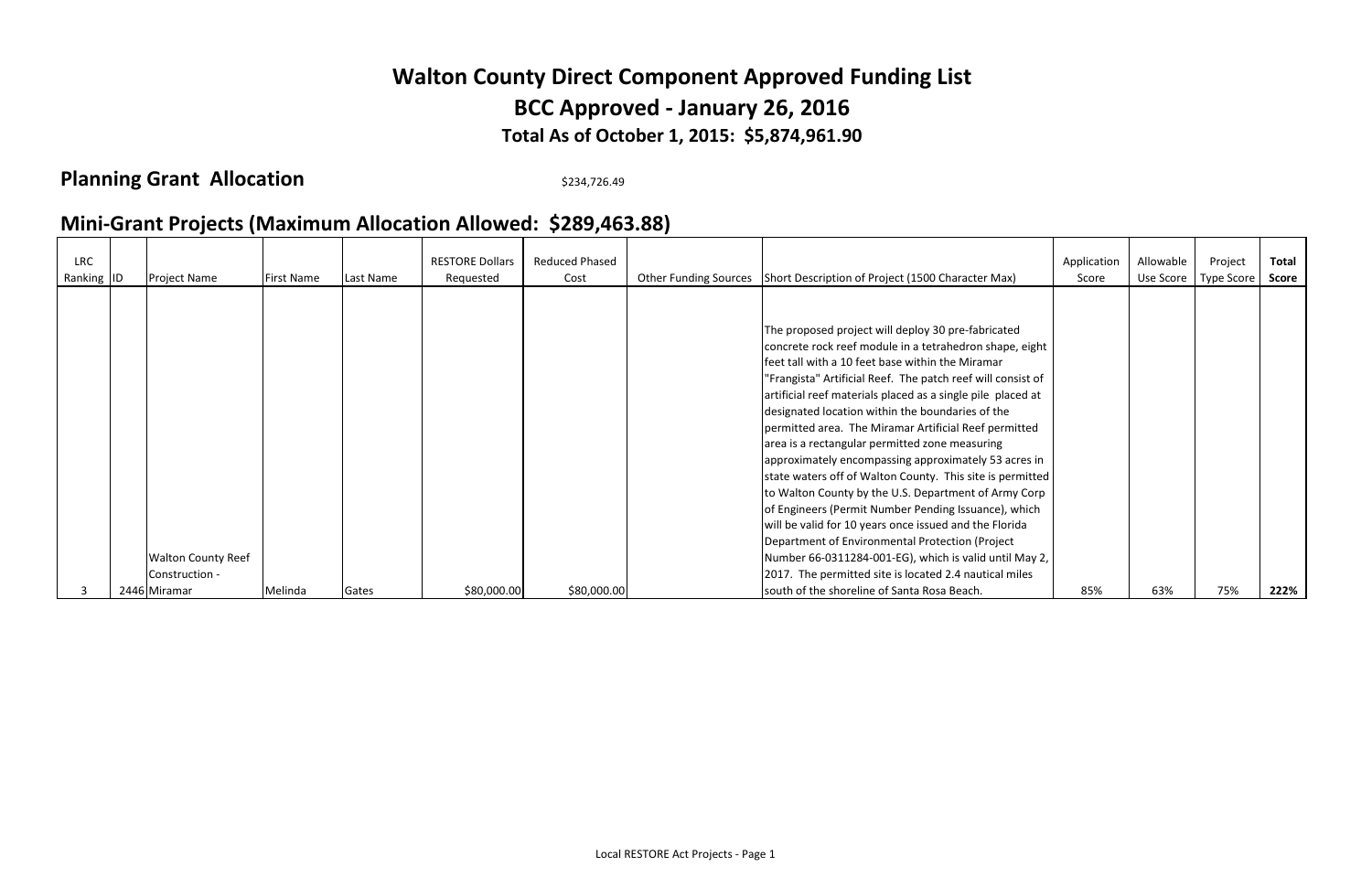| <b>LRC</b><br>Ranking ID | Project Name                                           | <b>First Name</b> | Last Name | <b>RESTORE Dollars</b><br>Requested | <b>Reduced Phased</b><br>Cost | <b>Other Funding Sources</b> | Short Description of Project (1500 Character Max)                                                                                                                                                                                                                                                                                                                                                                                                                                                                                                                                                                                                                                                                                                                                                                                                                                                                                                                                                                                                        | Application<br>Score | Allowable<br>Use Score | Project<br><b>Type Score</b> | <b>Total</b><br><b>Score</b> |
|--------------------------|--------------------------------------------------------|-------------------|-----------|-------------------------------------|-------------------------------|------------------------------|----------------------------------------------------------------------------------------------------------------------------------------------------------------------------------------------------------------------------------------------------------------------------------------------------------------------------------------------------------------------------------------------------------------------------------------------------------------------------------------------------------------------------------------------------------------------------------------------------------------------------------------------------------------------------------------------------------------------------------------------------------------------------------------------------------------------------------------------------------------------------------------------------------------------------------------------------------------------------------------------------------------------------------------------------------|----------------------|------------------------|------------------------------|------------------------------|
|                          | Student-led Habitat<br><b>Restoration in Walton</b>    | Alison            | McDowell  | \$100,000.00                        | \$100,000.00                  |                              | To address coastal and estuarine habitat degradation<br>and strengthen our community of stewardship, CBA<br>proposes a 2-year student-led restoration initiative. This<br>effort will combine on-the-ground habitat restoration<br>with community education tools to achieve maximum<br>watershed benefits. Over two years, CBA will engage<br>2700 K-12 students in Walton County through our hands-<br>on science education programs, Grasses in Class (GIC)<br>and Dunes in Schools (DIS). GIC restores salt marsh<br>vegetation at public sites with third graders. In DIS,<br>middle school students, alongside high school mentors,<br>restore dune habitat at State Parks. This proposal will<br>allow CBA to expand both programs in Walton County<br>byâ€"1. Restoring 2.0 acres of salt marsh vegetation and<br>2.0 acres of dune habitat. 2. Educating 1400 elementary<br>school students through GIC and 1200 middle school and<br>100 high school students through DIS. 3. Producing<br>outreach components that will reach 600,000 people. | 84%                  | 52%                    | 72%                          | 208%                         |
|                          | 2463 County<br><b>Removal and Habitat</b>              |                   |           |                                     |                               |                              | habitat by treating and removing exotic/invasive plants                                                                                                                                                                                                                                                                                                                                                                                                                                                                                                                                                                                                                                                                                                                                                                                                                                                                                                                                                                                                  |                      |                        |                              |                              |
|                          | Improvement in                                         |                   |           |                                     |                               |                              | from the coastal dune lakes' watershed areas and re-                                                                                                                                                                                                                                                                                                                                                                                                                                                                                                                                                                                                                                                                                                                                                                                                                                                                                                                                                                                                     |                      |                        |                              |                              |
| 13                       | <b>Walton County's Rare</b><br>2460 Coastal Dune Lakes | Rachel            | Gwin      | \$100,000.00                        | \$100,000.00                  |                              | vegetating with native site specific plants. The project<br>includes multiple volunteer opportunities and                                                                                                                                                                                                                                                                                                                                                                                                                                                                                                                                                                                                                                                                                                                                                                                                                                                                                                                                                | 73%                  | 47%                    | 66%                          | 186%                         |

Total **\$280,000.00**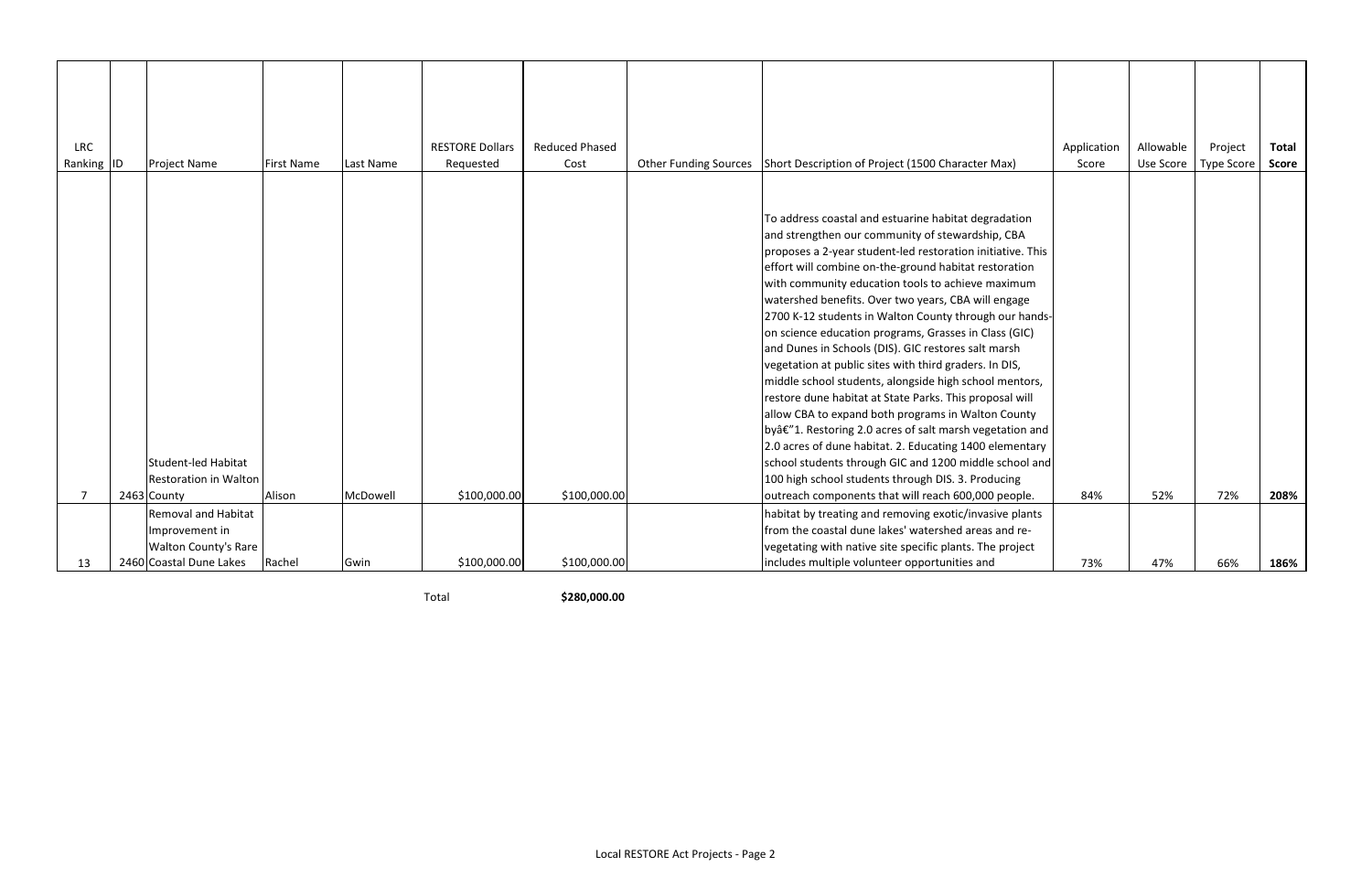| <b>LRC</b><br>Ranking ID | <b>Project Name</b>                                            | First Name   | Last Name   | <b>RESTORE Dollars</b><br>Requested | <b>Reduced Phased</b><br>Cost |                                  | Other Funding Sources Short Description of Project (1500 Character Max)                                                                                                                                                                                                                                                                                                                                                                                                                                                                              | Application<br>Score | Allowable | Project<br>Use Score   Type Score | <b>Total</b><br><b>Score</b> |
|--------------------------|----------------------------------------------------------------|--------------|-------------|-------------------------------------|-------------------------------|----------------------------------|------------------------------------------------------------------------------------------------------------------------------------------------------------------------------------------------------------------------------------------------------------------------------------------------------------------------------------------------------------------------------------------------------------------------------------------------------------------------------------------------------------------------------------------------------|----------------------|-----------|-----------------------------------|------------------------------|
|                          | <b>Artificial Reef</b><br>Deployment fish/dive Artificial Reef | South Walton | attn. Andy  |                                     |                               |                                  | This artificial reef deployment project provides<br>\$2,746,062.00 funding for artificial reef construction &<br>deployment, verification & publication, education &<br>awareness, scientific research, and 10year monitoring &<br>maintenance in accordance with Walton County,<br>Florida's Artificial Reef Management Plan (Resolution<br>[2015-41] officially adopted by the board of county<br>commissioners on June 9, 2015.<br>The funding proposal provides for 960 artificial reef<br>modules to be deployed within 24 patch reef sub-areas |                      |           |                                   |                              |
|                          | 2458 reefs                                                     | Assn.        | McAlexander | \$2,746,062.00                      |                               | \$417,000.00 NRDA for deployment | located within 12 artificial reef permit areas.                                                                                                                                                                                                                                                                                                                                                                                                                                                                                                      | 84%                  | 65%       | 76%                               | 226%                         |

## **Regular Projects (Maximum Amount of Money: \$5,284,014.99; this figure includes \$9,463.88 leftover from the maximum minigrant budget)**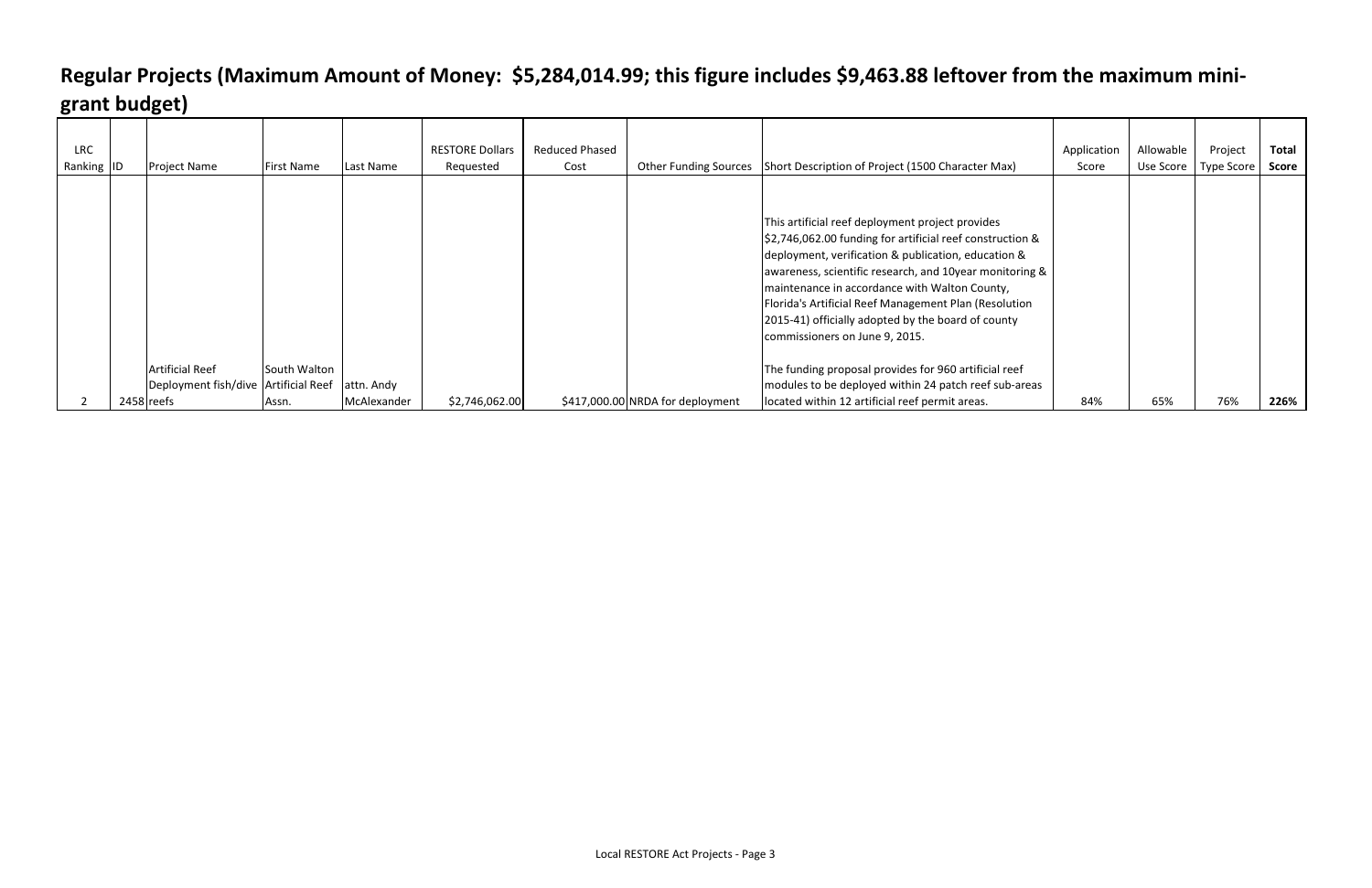| <b>LRC</b> |                           |                   |                 | <b>RESTORE Dollars</b> | <b>Reduced Phased</b> |                                     |                                                                         | Application | Allowable | Project           | <b>Total</b> |
|------------|---------------------------|-------------------|-----------------|------------------------|-----------------------|-------------------------------------|-------------------------------------------------------------------------|-------------|-----------|-------------------|--------------|
| Ranking ID | Project Name              | <b>First Name</b> | Last Name       | Requested              | Cost                  |                                     | Other Funding Sources Short Description of Project (1500 Character Max) | Score       | Use Score | <b>Type Score</b> | <b>Score</b> |
|            |                           |                   |                 |                        |                       |                                     | Areas Inventory (FNAI) as G2 (imperiled globally because                |             |           |                   |              |
|            |                           |                   |                 |                        |                       |                                     | of rarity or because of some factor(s) making it very                   |             |           |                   |              |
|            |                           |                   |                 |                        |                       |                                     | vulnerable to extinction throughout its range); and S2                  |             |           |                   |              |
|            |                           |                   |                 |                        |                       |                                     | (imperiled in state because of rarity or because of some                |             |           |                   |              |
|            |                           |                   |                 |                        |                       |                                     | factor(s) making it very vulnerable to extinction                       |             |           |                   |              |
|            |                           |                   |                 |                        |                       |                                     | throughout its range). Tributaries, groundwater                         |             |           |                   |              |
|            |                           |                   |                 |                        |                       |                                     | seepage, and occasional inflow of the Gulf water feeds                  |             |           |                   |              |
|            |                           |                   |                 |                        |                       |                                     | into depressions located along the coastline in south                   |             |           |                   |              |
|            |                           |                   |                 |                        |                       |                                     | Walton county. These lakes break open periodically                      |             |           |                   |              |
|            |                           |                   |                 |                        |                       |                                     | through the sand dunes, discharge to the Gulf of Mexico,                |             |           |                   |              |
|            |                           |                   |                 |                        |                       |                                     | and then close off again through a connection called an                 |             |           |                   |              |
|            |                           |                   |                 |                        |                       |                                     | outfall. Water from the Gulf of Mexico enters                           |             |           |                   |              |
|            |                           |                   |                 |                        |                       |                                     | periodically through these outfalls brining in saltwater                |             |           |                   |              |
|            |                           |                   |                 |                        |                       |                                     | and saltwater species. These coastal dune lakes act as                  |             |           |                   |              |
|            |                           |                   |                 |                        |                       |                                     | mini-estuaries with freshwater entering mainly from the                 |             |           |                   |              |
|            |                           |                   |                 |                        |                       |                                     | north side of the lake and salt water entering mainly                   |             |           |                   |              |
|            |                           |                   |                 |                        |                       |                                     | from the Gulf of Mexico.                                                |             |           |                   |              |
|            |                           |                   |                 |                        |                       |                                     | This project proposes the removal of the old and                        |             |           |                   |              |
|            |                           |                   |                 |                        |                       |                                     | dilapidated culverts under County Road 30A and                          |             |           |                   |              |
|            |                           |                   |                 |                        |                       |                                     | replacing them with bridges on five (5) coastal dune                    |             |           |                   |              |
|            |                           |                   |                 |                        |                       |                                     | lakes (Deer Lake, Big Redfish Lake, Little Redfish Lake,                |             |           |                   |              |
|            |                           |                   |                 |                        |                       |                                     | Alligator Lake, and Draper Lake). County Road 30A                       |             |           |                   |              |
|            |                           |                   |                 |                        |                       |                                     | crosses these lakes where culverts separate the north                   |             |           |                   |              |
|            | <b>Coastal Dune Lakes</b> |                   |                 |                        |                       | Legislative Appropriation           | and south sides of a once contiguous ecosystem. As a                    |             |           |                   |              |
|            | Hydrologic                |                   |                 |                        |                       | and HMGP Funds for                  | result, the north side of each lake has become an                       |             |           |                   |              |
|            | 2439 Restoration Project  | Wilmer            | <b>Stafford</b> | \$2,118,897.00         |                       | \$988,548.00 Draper and Big Redfish | exclusively freshwater system while the south side has                  | 77%         | 63%       | 76%               | 216%         |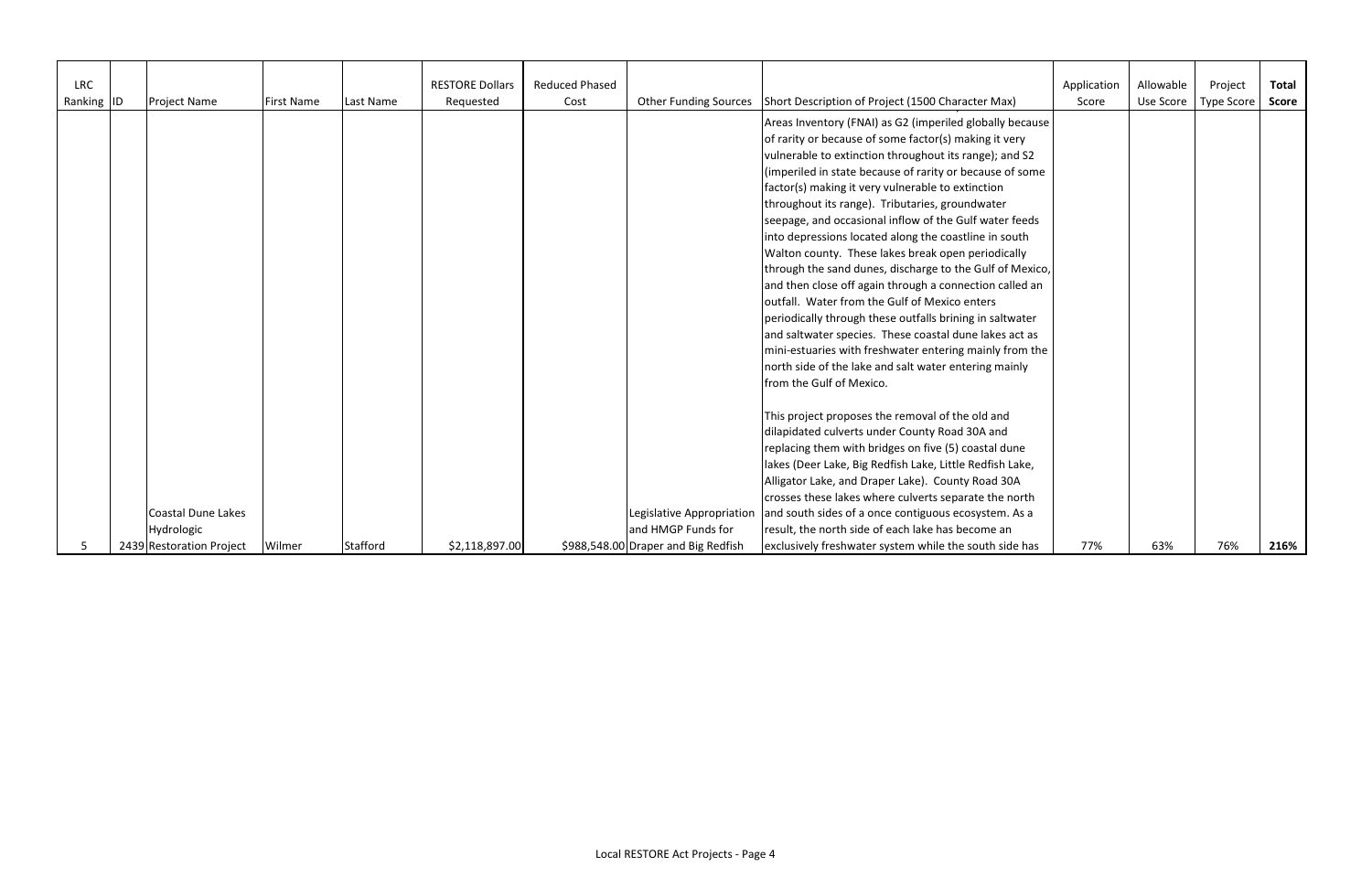| <b>LRC</b><br>Ranking ID | Project Name                                                             | <b>First Name</b> | Last Name | <b>RESTORE Dollars</b><br>Requested | Reduced Phased<br>Cost | <b>Other Funding Sources</b> | Short Description of Project (1500 Character Max)                                                                                                                                                                                                                                                                                                                                                                                                                                                                                                                                                                                                                                                                                                                         | Application<br>Score | Allowable<br>Use Score | Project<br>Type Score | <b>Total</b><br><b>Score</b> |
|--------------------------|--------------------------------------------------------------------------|-------------------|-----------|-------------------------------------|------------------------|------------------------------|---------------------------------------------------------------------------------------------------------------------------------------------------------------------------------------------------------------------------------------------------------------------------------------------------------------------------------------------------------------------------------------------------------------------------------------------------------------------------------------------------------------------------------------------------------------------------------------------------------------------------------------------------------------------------------------------------------------------------------------------------------------------------|----------------------|------------------------|-----------------------|------------------------------|
|                          | City of Freeport<br>Stormwater Master<br>Plan and Capital<br>Improvement |                   |           |                                     |                        |                              | The proposed project is to develop a Stormwater Master<br>Plan (SMP) for the City of Freeport (City) with the intent<br>to then fully implement the SMP and reduce adverse<br>environmental impacts from stormwater runoff within<br>the City and Choctawhatchee Bay (Bay). This SMP will<br>accomplish the following tasks: inventory and map<br>stormwater infrastructure, model stormwater drainage<br>for every basin within the City limits, identify both water<br>quality and quantity problems, and prioritize capital<br>improvement projects aimed at addressing the problem<br>areas. By developing and implementing the Cityâ€ <sup>™</sup> s<br>SMP, nutrient and sediment loading will be reduced for<br>the Bay and many of the adverse impacts associated |                      |                        |                       |                              |
|                          | 2428 Strategic Plan Update Gary                                          |                   | Mattison  | \$120,000.00                        | \$120,000.00           |                              | with stormwater runoff will be mitigated.                                                                                                                                                                                                                                                                                                                                                                                                                                                                                                                                                                                                                                                                                                                                 | 82%                  | 58%                    | 72%                   | 213%                         |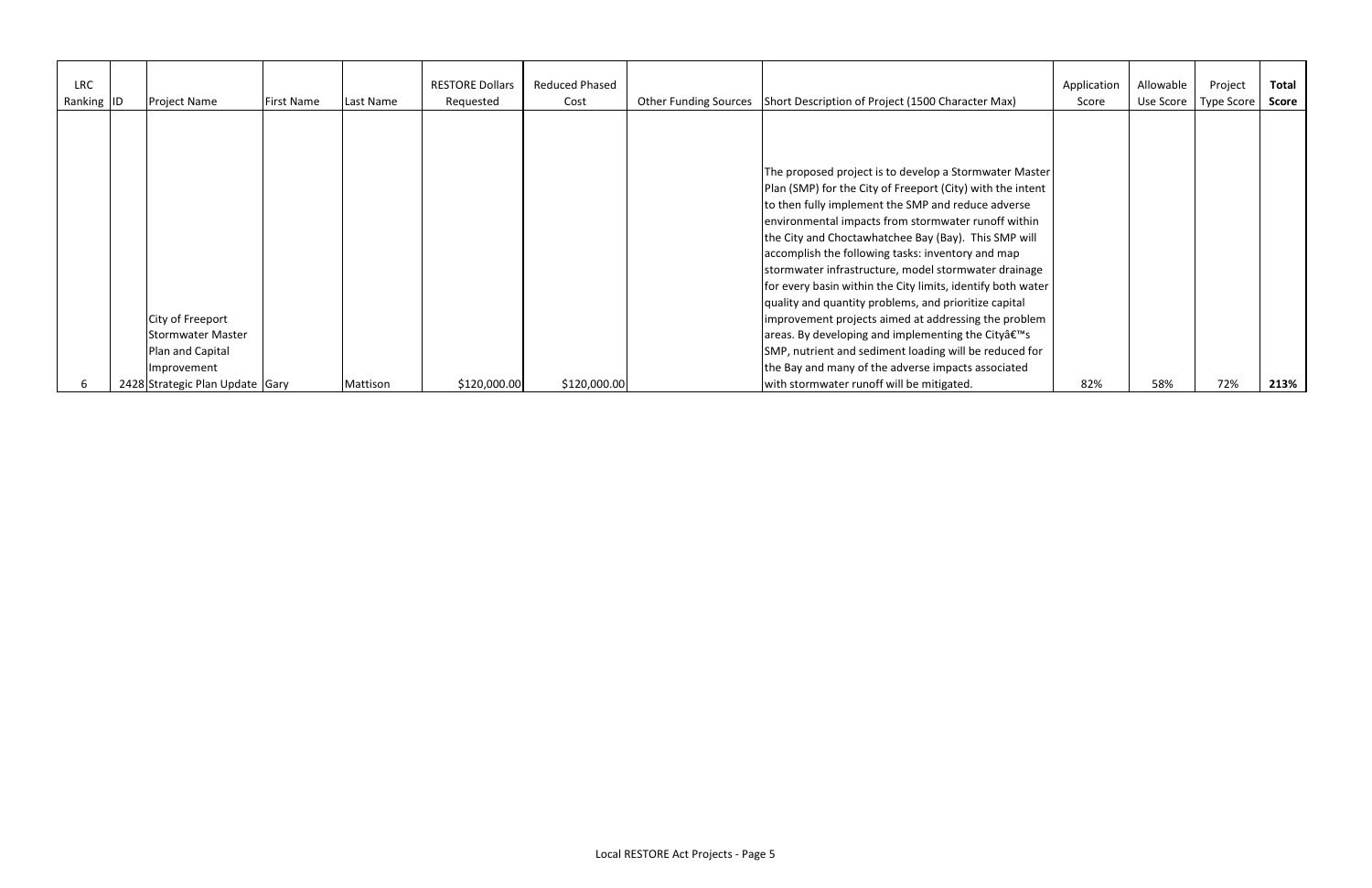| <b>LRC</b><br>Ranking ID | <b>Project Name</b>                                                                                                        | <b>First Name</b> | Last Name | <b>RESTORE Dollars</b><br>Requested | <b>Reduced Phased</b><br>Cost | <b>Other Funding Sources</b> | Short Description of Project (1500 Character Max)                                                                                                                                                                                                                                                                                                                                                                                                                                                                                                                                                                                                                                                                                                                                                                                                                                        | Application<br>Score | Allowable<br>Use Score | Project<br><b>Type Score</b> | <b>Total</b><br><b>Score</b> |
|--------------------------|----------------------------------------------------------------------------------------------------------------------------|-------------------|-----------|-------------------------------------|-------------------------------|------------------------------|------------------------------------------------------------------------------------------------------------------------------------------------------------------------------------------------------------------------------------------------------------------------------------------------------------------------------------------------------------------------------------------------------------------------------------------------------------------------------------------------------------------------------------------------------------------------------------------------------------------------------------------------------------------------------------------------------------------------------------------------------------------------------------------------------------------------------------------------------------------------------------------|----------------------|------------------------|------------------------------|------------------------------|
|                          |                                                                                                                            |                   |           |                                     |                               |                              | The proposed project is to develop a Water Quality<br>Assessment (WQA) for the City with the intent to then<br>fully implement the WQA and reduce adverse<br>environmental impacts from stormwater runoff and<br>failing septic tanks within the Cityâ€ <sup>™</sup> s utility franchise<br>area located in incorporated Walton County near<br>Lagrange Bayou, Black Creek and the Bay. This WQA will<br>accomplish the following tasks: implement additional<br>water quality investigation efforts, continue the<br>preliminary evaluation efforts for the four identified<br>areas that contribute to the existing water quality issues,<br>provide a preliminary design report (PDR) that identifies<br>several alternatives to address the current sources of<br>water quality impairments and prioritize capital<br>improvement projects aimed at addressing the problem<br>areas. |                      |                        |                              |                              |
|                          | Identifying Water<br>Quality Impairments<br>for Lagrange Bayou,<br><b>Black Creek, and</b><br>2427 Choctawhatchee Bay Gary |                   | Mattison  | \$125,000.00                        | \$125,000.00                  |                              | The four proposed project areas are currently identified<br>in the Cityâ€ <sup>™</sup> s draft Capital Improvements Plan (CIP)<br>for sewer improvements. The PDR that is included as<br>part of the WQA is vital for the City to seek additional<br>funding sources to survey, design, permit, and construct<br>the project. The WQA is the initial step in a multi-phase<br>plan for the City to complete the full scope of the<br>project to improve water quality by removing septic<br>tanks near the Bay and providing a sanitary sewer<br>system connection the City's WWTF.                                                                                                                                                                                                                                                                                                      | 82%                  | 59%                    | 66%                          | 207%                         |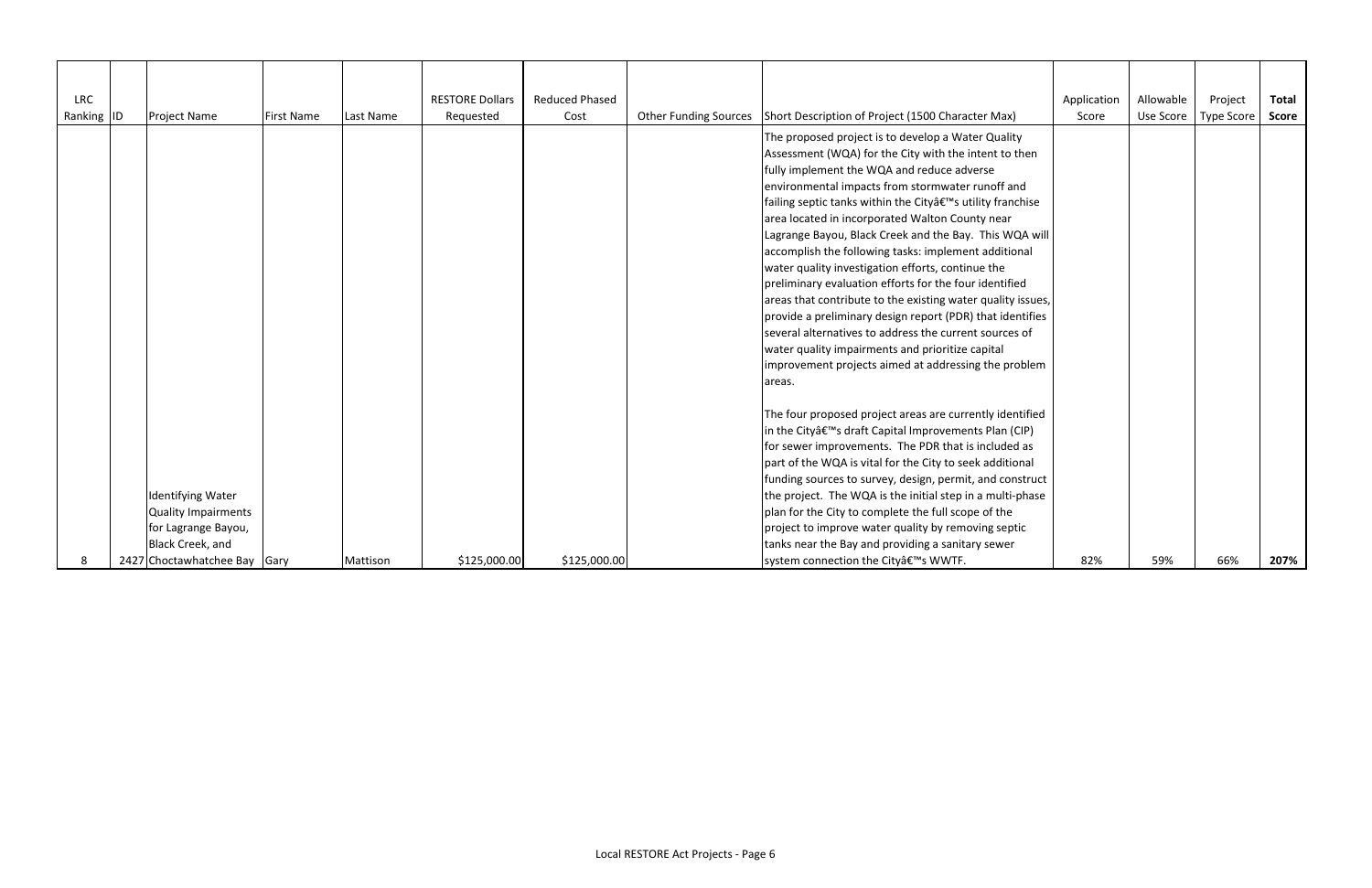| <b>LRC</b> | <b>Project Name</b>                                                                                  |                   |           | <b>RESTORE Dollars</b> | <b>Reduced Phased</b> |                                                                                                                                                           |                                                                                                                                                                                                                                                                                                                                                                                                                                                                                                                                                                                                                                                                                                                                                                                                                                                                                                                                                                                                                                                                                                                       | Application | Allowable<br>Use Score | Project    | <b>Total</b><br><b>Score</b> |
|------------|------------------------------------------------------------------------------------------------------|-------------------|-----------|------------------------|-----------------------|-----------------------------------------------------------------------------------------------------------------------------------------------------------|-----------------------------------------------------------------------------------------------------------------------------------------------------------------------------------------------------------------------------------------------------------------------------------------------------------------------------------------------------------------------------------------------------------------------------------------------------------------------------------------------------------------------------------------------------------------------------------------------------------------------------------------------------------------------------------------------------------------------------------------------------------------------------------------------------------------------------------------------------------------------------------------------------------------------------------------------------------------------------------------------------------------------------------------------------------------------------------------------------------------------|-------------|------------------------|------------|------------------------------|
| Ranking ID |                                                                                                      | <b>First Name</b> | Last Name | Requested              | Cost                  | <b>Other Funding Sources</b>                                                                                                                              | Short Description of Project (1500 Character Max)                                                                                                                                                                                                                                                                                                                                                                                                                                                                                                                                                                                                                                                                                                                                                                                                                                                                                                                                                                                                                                                                     | Score       |                        | Type Score |                              |
|            | Muscogee Nation of<br>Florida Micro Farm<br>and Land                                                 |                   |           |                        |                       | Applicant will seek<br>leverage funding from<br>other sources to cover<br>the 3rd of the original<br>project. The phase cost<br>covers only the first two | Muscogee Nation of Florida will create an agro-tourism<br>business over a 3 year period using greenhouse and<br>aquaponics farming techniques for locally raised tilapia,<br>organic vegetables, native blueberries, and bob white<br>quail on 7 acres of combined wetlands and farmland.<br>The project will crease area employment by initially<br>hiring 2 skilled an d3 unskilled full time workers. Local<br>engineers, farm extension services, and universities will<br>cooperatively partner with the Tribe on the restoration<br>of an historic cypress pond, building a 2,800 feet<br>wetlands walkway and learning pathway, cultivation and<br>identification of indigenous species of plant and trees,<br>and the utilization of 'green' farming techniques. The<br>Micro Farm will be open to visitors for touring and to<br>purchase or pick organically produced fruit and<br>vegetables. The project will enable area schoolchildren<br>to learn about micro farming as a future method of food<br>production and alternative energy sources.<br>Project received hardcopy on 7/30/2015 at 2:56 PM by |             |                        |            |                              |
| 11         | 2465 Development Project Ann                                                                         |                   | Tucker    | \$715,689.00           | \$480,000.00 years.   |                                                                                                                                                           | MG.<br><u>πε μισίεςς modia include apgrading road crossings at</u>                                                                                                                                                                                                                                                                                                                                                                                                                                                                                                                                                                                                                                                                                                                                                                                                                                                                                                                                                                                                                                                    | 77%         | 49%                    | 67%        | 192%                         |
|            |                                                                                                      |                   |           |                        |                       |                                                                                                                                                           | San Juan Avenue, Andalusia Avenue, and Woodbeach<br>Drive along the headwaters of Western Lake in Seagrove<br>Beach, Florida. The project would alleviate flooding of<br>roadways for three subdivisions with a single point of<br>ingress / egress. The proposed upgrades are as follows:<br>San Juan Ave = $(2) 8'x2'$ Box Culverts<br>Andalusia Ave = (3) 6'x3' Box Culverts<br>Woodbeach Drive = $(3)$ 6'x3' Box Culverts                                                                                                                                                                                                                                                                                                                                                                                                                                                                                                                                                                                                                                                                                         |             |                        |            |                              |
| 12         | <b>Walton County</b><br>Stormwater Projects<br>Western Lake Basin<br>Conveyance<br>2453 Improvements | Wilmer            | Stafford  | \$792,733.00           |                       | <b>TIFF Monies for</b><br>\$648,781.38 design/permitting/CEI                                                                                              | Implementation of the project would address life safety<br>and emergency ingress / egress issues by improving<br>conveyance to prevent flooding of these roadways<br>during a 100 year storm event. The subject roadways<br>are single points of access to their respective<br>subdivisions (Grove by the Sea, Sugarwood Beach, and                                                                                                                                                                                                                                                                                                                                                                                                                                                                                                                                                                                                                                                                                                                                                                                   | 71%         | 46%                    | 69%        | 187%                         |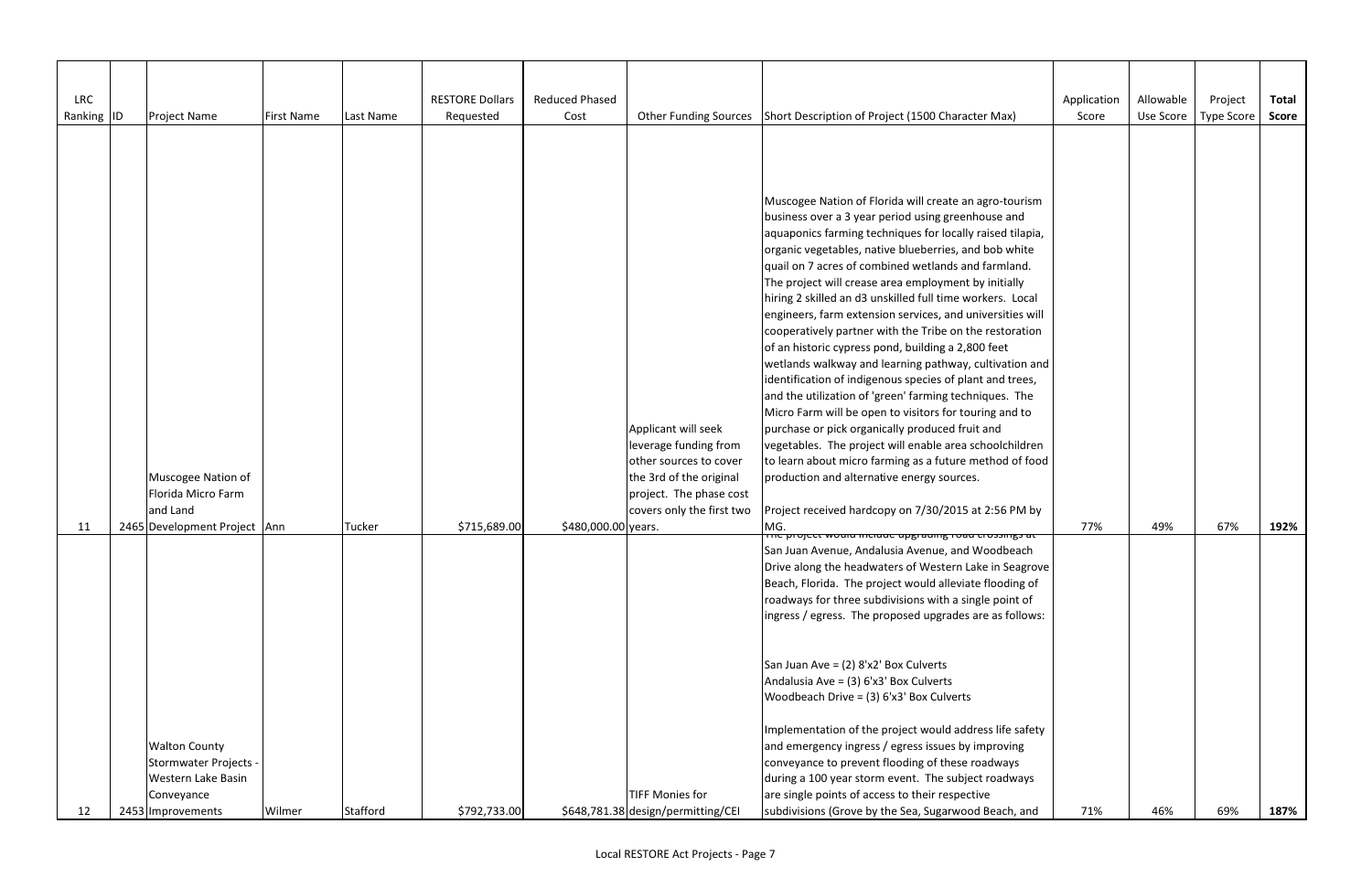| LRC        |                           |                   |                 | <b>RESTORE Dollars</b> | <b>Reduced Phased</b> |                                    |                                                                               | Application | Allowable | Project           | <b>Total</b> |
|------------|---------------------------|-------------------|-----------------|------------------------|-----------------------|------------------------------------|-------------------------------------------------------------------------------|-------------|-----------|-------------------|--------------|
| Ranking ID | <b>Project Name</b>       | <b>First Name</b> | Last Name       | Requested              | Cost                  |                                    | Other Funding Sources Short Description of Project (1500 Character Max)       | Score       | Use Score | <b>Type Score</b> | <b>Score</b> |
|            |                           |                   |                 |                        |                       |                                    | implement an Inter-modal Transportation Innovation                            |             |           |                   |              |
|            |                           |                   |                 |                        |                       |                                    | Program (ITIP) in Walton County. ITIP focuses on the                          |             |           |                   |              |
|            |                           |                   |                 |                        |                       |                                    |                                                                               |             |           |                   |              |
|            |                           |                   |                 |                        |                       |                                    | deployment of inter-modal, sustainable and advanced                           |             |           |                   |              |
|            |                           |                   |                 |                        |                       |                                    | transportation solutions that will contribute to reduce                       |             |           |                   |              |
|            |                           |                   |                 |                        |                       |                                    | traffic and parking congestion along CR 30A. The                              |             |           |                   |              |
|            |                           |                   |                 |                        |                       |                                    | resulting transportation services will also be provided to                    |             |           |                   |              |
|            |                           |                   |                 |                        |                       |                                    | visitors arriving at Northeast Florida Beaches                                |             |           |                   |              |
|            |                           |                   |                 |                        |                       |                                    | International Airport (NBIA) to serve regional resorts and                    |             |           |                   |              |
|            |                           |                   |                 |                        |                       |                                    | beach communities.                                                            |             |           |                   |              |
|            |                           |                   |                 |                        |                       |                                    | ITIP includes the development of a Transportation                             |             |           |                   |              |
|            |                           |                   |                 |                        |                       |                                    | Innovation Center, a R&D (Seaside, FL) and testing (near                      |             |           |                   |              |
|            |                           |                   |                 |                        |                       |                                    | Freeport, FL) platform to promote, develop and test                           |             |           |                   |              |
|            |                           |                   |                 |                        |                       |                                    | advanced and sustainable transportation innovations.                          |             |           |                   |              |
|            |                           |                   |                 |                        |                       |                                    | These include zero emission vehicles and related                              |             |           |                   |              |
|            |                           |                   |                 |                        |                       |                                    | charging infrastructure, automated and on-demand                              |             |           |                   |              |
|            |                           |                   |                 |                        |                       |                                    | transportation models, smart transportation                                   |             |           |                   |              |
|            |                           |                   |                 |                        |                       |                                    | communication infrastructure or automated parking                             |             |           |                   |              |
|            |                           |                   |                 |                        |                       |                                    | solutions. This will engender a stronger regional profile                     |             |           |                   |              |
|            |                           |                   |                 |                        |                       |                                    | for transportation innovations with focus on                                  |             |           |                   |              |
|            |                           |                   |                 |                        |                       |                                    | sustainability and urban mobility designed to attract                         |             |           |                   |              |
|            |                           |                   |                 |                        |                       | Applicant plans to seek            | corporate and start-up enterprises.                                           |             |           |                   |              |
|            |                           |                   |                 |                        |                       | other leveraging moneies           | The final goal of this project is to support the                              |             |           |                   |              |
|            | CR30A Intermodal          |                   |                 |                        |                       |                                    | to implement the project. environmental and economic growth of Walton County, |             |           |                   |              |
|            | Transportation            |                   |                 |                        |                       | The reduced phased cost            | by creating jobs and developing sustainable and                               |             |           |                   |              |
|            | <b>Innovation Program</b> |                   |                 |                        |                       | will cover the initial             | advanced transportation solutions. ITIC (International                        |             |           |                   |              |
|            | ITIP Final-3 (REVISED     |                   |                 |                        |                       | conference and grant               | Transportation Innovation Center) will register as a                          |             |           |                   |              |
|            | 15 2457 VERSION)          | Jay               | Liles           | \$1,350,000.00         |                       | \$120,000 applications.            | Florida 501c3 (non-profit) to support the long-term                           | 71%         | 37%       | 71%               | 179%         |
|            | <b>Walton County</b>      |                   |                 |                        |                       |                                    | he proposed improvements include a new outfall from                           |             |           |                   |              |
|            | Stormwater Projects .     |                   |                 |                        |                       |                                    | Bunker Place Drive to the cross drain west of the project                     |             |           |                   |              |
|            | <b>Bunker Place Drive</b> |                   |                 |                        |                       |                                    | location that ties into the Allen Loop proposed drainage                      |             |           |                   |              |
|            | Drainage                  |                   |                 |                        |                       | <b>TIFF Monies for</b>             | system. The project reduces flooding by approximately                         |             |           |                   |              |
| 16         | 2438 Improvements         | Wilmer            | <b>Stafford</b> | \$260,466.60           |                       | \$213,497.21 design/permitting/CEI | 1.5' in the area of impact.                                                   | 65%         | 44%       | 63%               | 171%         |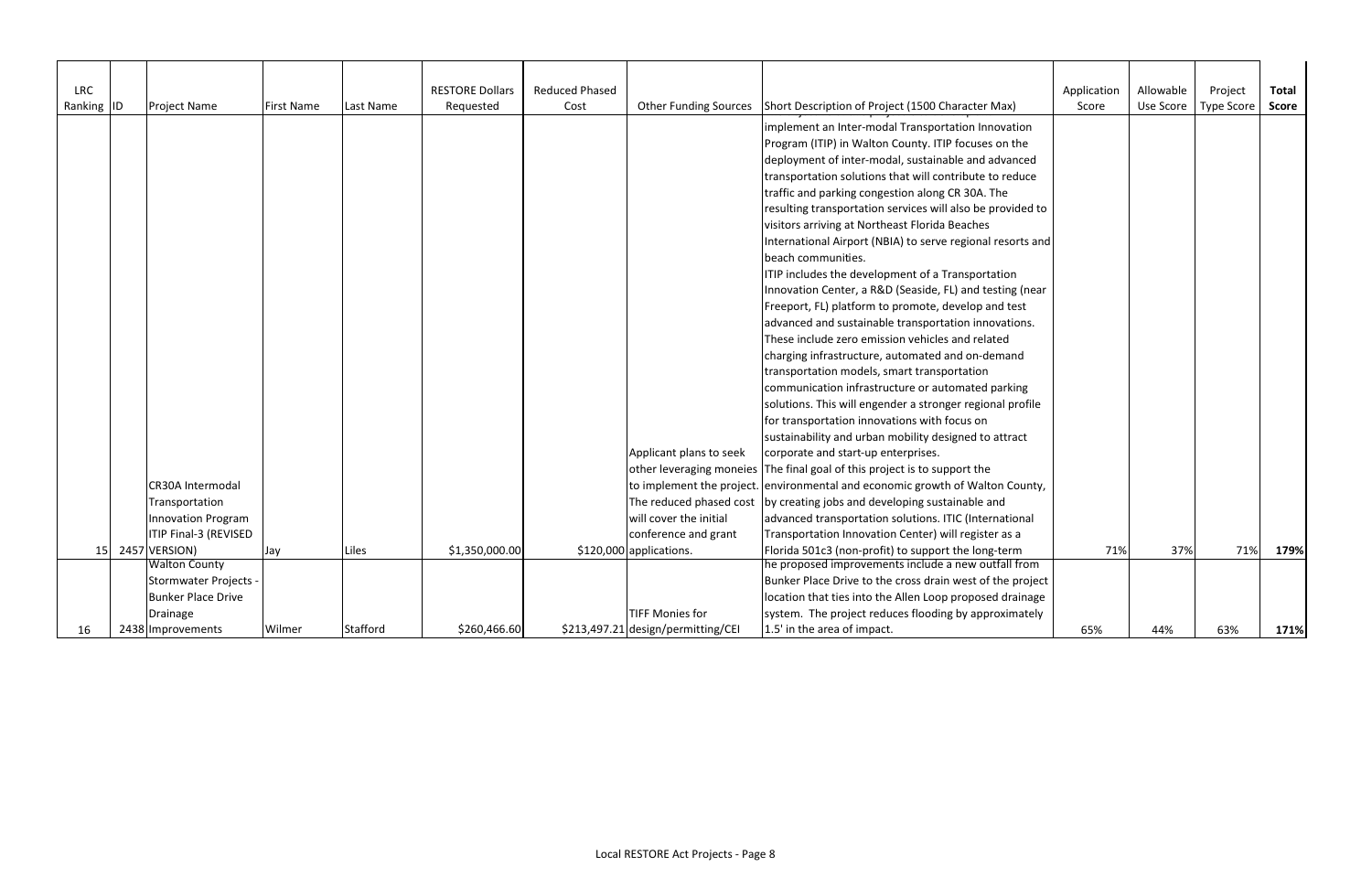| <b>LRC</b><br>Ranking ID | <b>Project Name</b>                                                                               | <b>First Name</b> | Last Name | <b>RESTORE Dollars</b><br>Requested | <b>Reduced Phased</b><br>Cost |                                                                                                                                       | Other Funding Sources Short Description of Project (1500 Character Max)                                                                                                                                                                                                                                                                      | Application<br>Score | Allowable | Project<br>Use Score   Type Score | <b>Total</b><br><b>Score</b> |
|--------------------------|---------------------------------------------------------------------------------------------------|-------------------|-----------|-------------------------------------|-------------------------------|---------------------------------------------------------------------------------------------------------------------------------------|----------------------------------------------------------------------------------------------------------------------------------------------------------------------------------------------------------------------------------------------------------------------------------------------------------------------------------------------|----------------------|-----------|-----------------------------------|------------------------------|
| 17                       | <b>Walton County</b><br>Stormwater Projects -<br>Allen Loop Road<br>Drainage<br>2434 Improvements | Wilmer            | Stafford  | \$368,225.28                        |                               | TIFF Monies for<br>\$347,098.64 design/permitting/CEI                                                                                 | The proposed improvements include regarding the pond<br>at Calypso Point, installation of new cross drains, and<br>installation of new downstream conveyance with swales<br>and pipe to handle runoff from the basin east of Allen<br>Loop off the Santa Rosa Golf Course.                                                                   | 68%                  | 44%       | 59%                               | 171%                         |
|                          | <b>Walton County</b><br>Stormwater Projects -<br>Golf Club Drive<br><b>Drainage</b>               |                   |           |                                     |                               | TIFF Monies for                                                                                                                       | The proposed improvements on Golf Club Drive will<br>provide treatment volume with a combination of swales<br>and stormwater ponds. The project intercepts runoff<br>from Santa Rosa Golf Club, First Street, and Second<br>Street and provides treatment prior to discharge west of<br>Golf Club Drive into Courtyard Drive and Golf Villas |                      |           |                                   |                              |
| 18                       | 2443 Improvements                                                                                 | Wilmer            | Stafford  | \$200,248.62                        |                               | \$188,758.70 design/permitting/CEI                                                                                                    | Drive.                                                                                                                                                                                                                                                                                                                                       | 68%                  | 41%       | 59%                               | 168%                         |
|                          |                                                                                                   |                   |           |                                     |                               | Applicant will seek other<br>funding sources for the<br>construction phase of this<br>project. The cost will<br>cover a comprehensive | The proposed project will provide a comprehensive                                                                                                                                                                                                                                                                                            |                      |           |                                   |                              |
|                          | Old Town Santa Rosa                                                                               |                   |           |                                     |                               | stormwater master plan                                                                                                                | stormwater master plan for the Old Town of Santa Rosa                                                                                                                                                                                                                                                                                        |                      |           |                                   |                              |
| 19                       | <b>TMDL Water Quality</b><br>2447 Restoration - Phase 1 Wilmer                                    |                   | Stafford  | \$6,931,250.00                      | \$500,000.00 only.            | for this drainage basin                                                                                                               | area and incorporate roadway and drainage<br>improvements consistent with the plan.                                                                                                                                                                                                                                                          | 64%                  | 45%       | 57%                               | 166%                         |